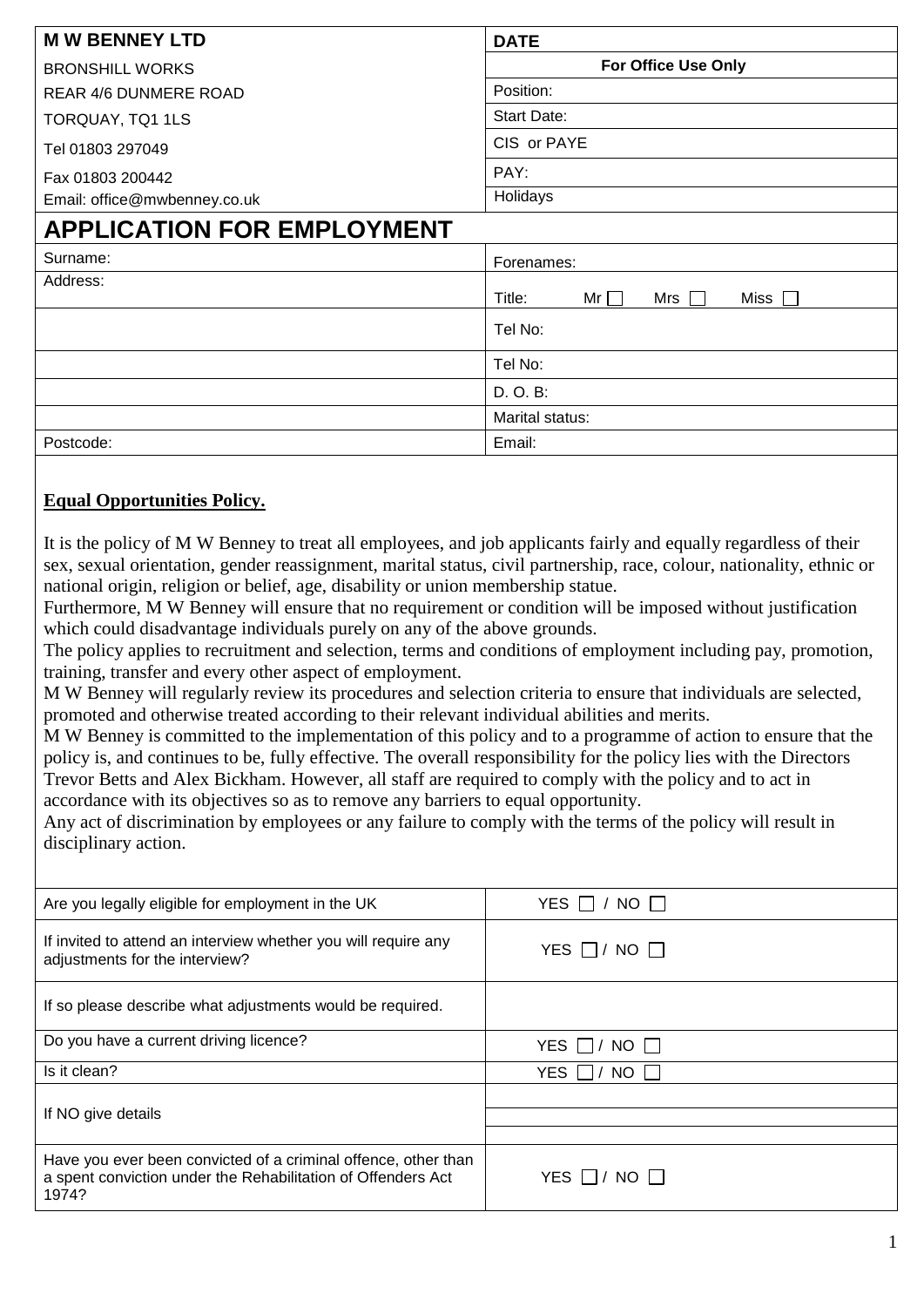| <b>EMPLOYMENT</b>                                                                                |                                                |                        |                                    |                                   |  |
|--------------------------------------------------------------------------------------------------|------------------------------------------------|------------------------|------------------------------------|-----------------------------------|--|
| Position applied for :                                                                           |                                                |                        |                                    |                                   |  |
| Would you work full time?                                                                        |                                                | YES $\Box$ / NO $\Box$ |                                    |                                   |  |
| Part time state days / hours                                                                     |                                                |                        |                                    |                                   |  |
| If offered this position, will you continue to work in any other<br>capacity?                    |                                                |                        |                                    |                                   |  |
| if YES, When?                                                                                    |                                                |                        |                                    |                                   |  |
| Have you previously worked for us?                                                               |                                                |                        | YES $\Box$ / NO $\Box$             |                                   |  |
| If YES when did you work for us                                                                  |                                                |                        |                                    |                                   |  |
| On what date would you be available to start work?                                               |                                                |                        |                                    |                                   |  |
| Would you be paid CIS (self employed) or PAYE                                                    |                                                | CIS [                  | $\Box$ / PAYE $\Box$               |                                   |  |
| Pay expected:                                                                                    |                                                | £                      | <b>PER</b>                         |                                   |  |
| EMPLOYMENT HISTORY List below your present and past employment, beginning with your most recent. |                                                |                        |                                    |                                   |  |
| <b>Name &amp; Address of Employer</b>                                                            | From: mm/y                                     |                        | <b>Staring Salary</b>              | <b>Leaving Salary</b>             |  |
|                                                                                                  | To : mm/y                                      |                        | £<br>Per                           | Per<br>£                          |  |
|                                                                                                  | <b>Job Title</b><br>Describe the work you did: |                        |                                    |                                   |  |
|                                                                                                  |                                                |                        |                                    |                                   |  |
|                                                                                                  |                                                |                        |                                    |                                   |  |
|                                                                                                  |                                                |                        |                                    |                                   |  |
| Tel No                                                                                           |                                                |                        |                                    |                                   |  |
| <b>Type of Business</b>                                                                          | Reason for Leaving                             |                        |                                    |                                   |  |
|                                                                                                  |                                                |                        |                                    |                                   |  |
| Name of Supervisor                                                                               |                                                |                        |                                    |                                   |  |
| <b>Name &amp; Address of Employer</b>                                                            | From: mm/y                                     |                        | <b>Starting Salary</b>             | <b>Leaving Salary</b>             |  |
|                                                                                                  | To<br>: mm/y<br><b>Job Title</b>               |                        | £<br>Per                           | Per<br>£                          |  |
|                                                                                                  | Describe the work you did:                     |                        |                                    |                                   |  |
|                                                                                                  |                                                |                        |                                    |                                   |  |
|                                                                                                  |                                                |                        |                                    |                                   |  |
| Tel No                                                                                           |                                                |                        |                                    |                                   |  |
| <b>Type of Business</b>                                                                          | Reason for Leaving                             |                        |                                    |                                   |  |
|                                                                                                  |                                                |                        |                                    |                                   |  |
| Name of Supervisor                                                                               |                                                |                        |                                    |                                   |  |
|                                                                                                  |                                                |                        |                                    |                                   |  |
| <b>Name &amp; Address of Employer</b>                                                            | From: mm/y<br>To<br>: $mm/y$                   |                        | <b>Starting Salary</b><br>£<br>Per | <b>Leaving Salary</b><br>£<br>Per |  |
|                                                                                                  | <b>Job Title</b>                               |                        |                                    |                                   |  |
|                                                                                                  | Describe the work you did:                     |                        |                                    |                                   |  |
|                                                                                                  |                                                |                        |                                    |                                   |  |
|                                                                                                  |                                                |                        |                                    |                                   |  |
| Tel No                                                                                           |                                                |                        |                                    |                                   |  |
| <b>Type of Business</b>                                                                          | Reason for Leaving                             |                        |                                    |                                   |  |
|                                                                                                  |                                                |                        |                                    |                                   |  |
| Name of Supervisor                                                                               |                                                |                        |                                    |                                   |  |
| <b>Name &amp; Address of Employer</b>                                                            | From: mm/y                                     |                        | <b>Starting Salary</b>             | <b>Leaving Salary</b>             |  |
|                                                                                                  | To<br>: mm/y<br><b>Job Title</b>               |                        | £<br>Per                           | £<br>Per                          |  |
|                                                                                                  |                                                |                        |                                    |                                   |  |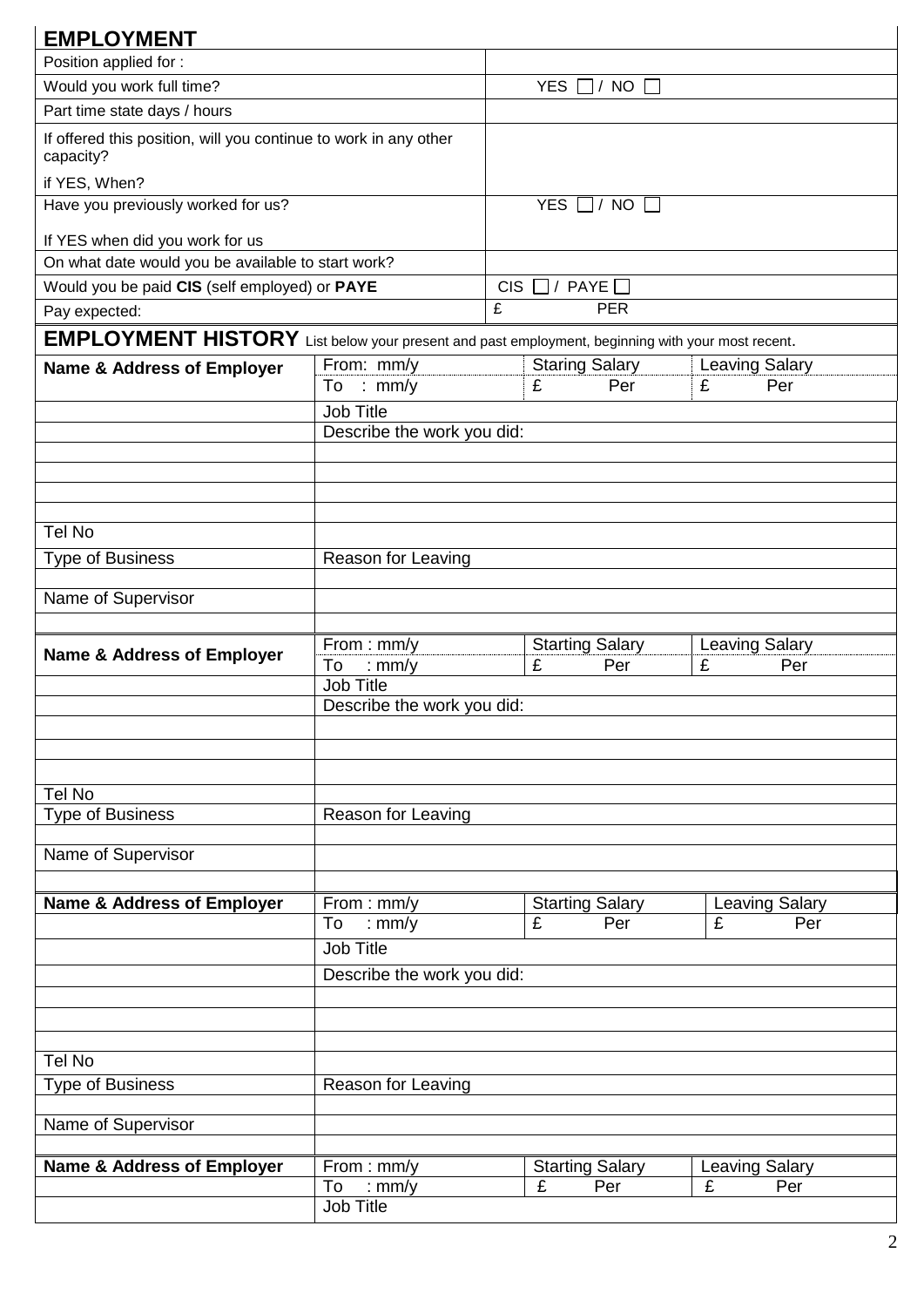| Describe the work you did:                                                                                  |                    |                     |                    |                |  |
|-------------------------------------------------------------------------------------------------------------|--------------------|---------------------|--------------------|----------------|--|
|                                                                                                             |                    |                     |                    |                |  |
|                                                                                                             |                    |                     |                    |                |  |
|                                                                                                             |                    |                     |                    |                |  |
| <b>Type of Business</b>                                                                                     | Reason for Leaving |                     |                    |                |  |
|                                                                                                             |                    |                     |                    |                |  |
| Name of Supervisor                                                                                          |                    |                     |                    |                |  |
|                                                                                                             |                    |                     |                    |                |  |
| I hereby give permission to contact the employers listed above concerning my prior work experience.         |                    |                     |                    |                |  |
| Sign                                                                                                        |                    |                     |                    |                |  |
|                                                                                                             |                    |                     |                    |                |  |
| If there is a particular employer(s) you do not wish us to contact, please indicate which one(s).           |                    |                     |                    |                |  |
|                                                                                                             |                    |                     |                    |                |  |
| <b>PERSONAL REFERENCES</b>                                                                                  |                    |                     |                    |                |  |
| Please give details of two people (NOT relatives or former employers) we could approach for references      |                    |                     |                    |                |  |
| Name                                                                                                        |                    | Name                |                    |                |  |
| Occupation                                                                                                  |                    | Occupation          |                    |                |  |
| <b>Address</b>                                                                                              |                    | Address             |                    |                |  |
|                                                                                                             |                    |                     |                    |                |  |
|                                                                                                             |                    |                     |                    |                |  |
| Tel No.                                                                                                     |                    | Tel No.             |                    |                |  |
|                                                                                                             |                    |                     |                    |                |  |
| The facts set forth in this application for employment are, to the best of my knowledge, true and complete. |                    |                     |                    |                |  |
|                                                                                                             |                    |                     |                    |                |  |
| <b>Date</b>                                                                                                 |                    |                     |                    |                |  |
| PLEASE TICK YOUR CAPABILITIES                                                                               |                    | <b>Sign</b><br>Good |                    | <b>No Good</b> |  |
|                                                                                                             |                    |                     | <b>Fairly Good</b> |                |  |
| <b>Carpenter</b><br>Ist Fix                                                                                 |                    |                     |                    |                |  |
|                                                                                                             |                    | $\Box$              |                    |                |  |
| 2 <sup>nd</sup> Fix<br>Roof Work                                                                            |                    |                     |                    |                |  |
| <b>Plastic Facias</b>                                                                                       |                    |                     |                    |                |  |
| Gutters                                                                                                     |                    |                     |                    |                |  |
| <b>UPVC</b> Windows                                                                                         |                    |                     |                    |                |  |
| <b>UPVC</b> Doors                                                                                           |                    |                     |                    |                |  |
| <b>UPVC Windows &amp; Doors Repair</b>                                                                      |                    |                     |                    |                |  |
| <b>Kitchen Fitting</b>                                                                                      |                    |                     |                    |                |  |
| Plumbing in relation to Kitchen Fitting<br>Electrics in relation to Kitchen Fitting                         |                    |                     |                    |                |  |
| <b>Tools</b>                                                                                                |                    |                     |                    |                |  |
| Hand tools                                                                                                  |                    | <b>YES</b>          | <b>NO</b>          |                |  |
| 1 <sup>st</sup> Fix Paslode Gun                                                                             |                    |                     |                    |                |  |
| 2 <sup>nd</sup> Fix Paslode Gun                                                                             |                    |                     |                    |                |  |
| Power Tools                                                                                                 |                    |                     |                    |                |  |
| Planer                                                                                                      |                    |                     |                    |                |  |
| Mitre Saw                                                                                                   |                    |                     |                    |                |  |
| Skill Saw                                                                                                   |                    |                     |                    |                |  |
| <b>Electric Drill Hammer</b><br><b>Extension Battery, Screw Driver</b>                                      |                    |                     |                    |                |  |
|                                                                                                             |                    |                     |                    |                |  |
| <b>Own Transport</b><br><b>Labourer / Ground Worker</b>                                                     |                    | Good                | <b>Fairly Good</b> | No Good        |  |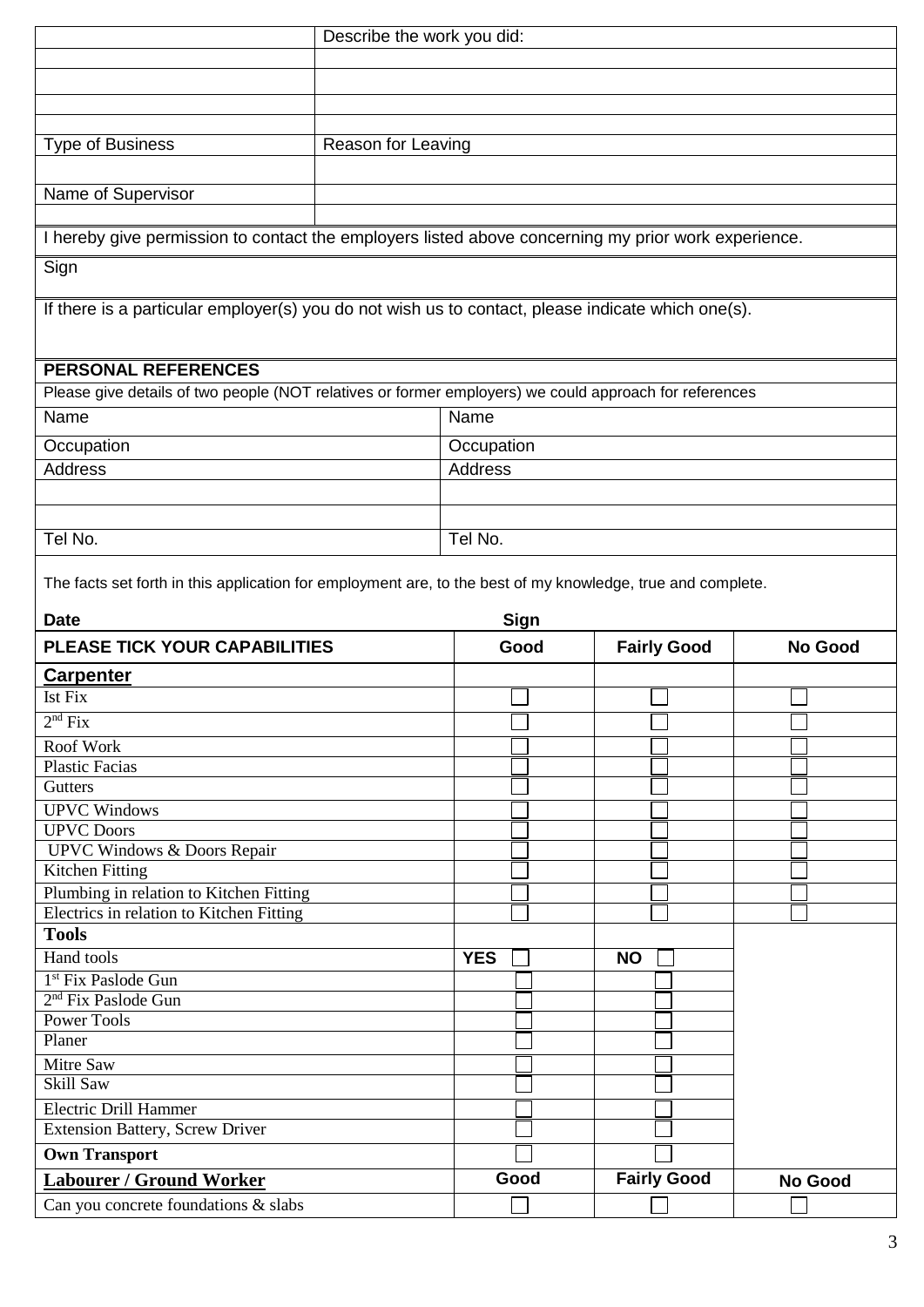| Lay Paving                                                                                                                             |            |                    |                |
|----------------------------------------------------------------------------------------------------------------------------------------|------------|--------------------|----------------|
| Lay Blocks                                                                                                                             |            |                    |                |
| <b>Stone Work</b>                                                                                                                      |            |                    |                |
| Lay Drainage                                                                                                                           |            |                    |                |
| <b>Steel Fixing</b>                                                                                                                    |            |                    |                |
| <b>Plaster Boarding</b>                                                                                                                |            |                    |                |
| <b>Plaster Patching</b>                                                                                                                |            |                    |                |
|                                                                                                                                        |            |                    |                |
|                                                                                                                                        | Good       | <b>Fairly Good</b> | <b>No Good</b> |
|                                                                                                                                        |            |                    |                |
| Rendering                                                                                                                              |            |                    |                |
| Demolition                                                                                                                             |            |                    |                |
| <b>Tools</b>                                                                                                                           |            |                    |                |
| Pick                                                                                                                                   | <b>YES</b> | <b>NO</b>          |                |
| Shovel                                                                                                                                 |            |                    |                |
| Lump Hammer                                                                                                                            |            |                    |                |
| Chisels                                                                                                                                |            |                    |                |
|                                                                                                                                        |            |                    |                |
| <b>Own Transport</b>                                                                                                                   |            |                    |                |
| <b>Painter / Decorator</b>                                                                                                             | Good       | <b>Fairly Good</b> | <b>No Good</b> |
| <b>Wall Papering</b>                                                                                                                   |            |                    |                |
| Artexing (Minor)                                                                                                                       |            |                    |                |
| Painting – Internal and External                                                                                                       |            |                    |                |
| <b>Tools</b>                                                                                                                           |            |                    |                |
| Ladder                                                                                                                                 | <b>YES</b> | <b>NO</b>          |                |
| Drill                                                                                                                                  |            |                    |                |
| Sander                                                                                                                                 |            |                    |                |
|                                                                                                                                        |            |                    |                |
|                                                                                                                                        |            |                    |                |
| <b>Paint Brush</b>                                                                                                                     |            |                    |                |
| <b>Own Transport</b>                                                                                                                   |            |                    |                |
| <b>Plumbing</b>                                                                                                                        |            |                    |                |
|                                                                                                                                        | Good       | <b>Fairly Good</b> | <b>No Good</b> |
| Gas Safe Registered                                                                                                                    |            |                    |                |
| Bathroom                                                                                                                               |            |                    |                |
| Shower                                                                                                                                 |            |                    |                |
| Toilet                                                                                                                                 |            |                    |                |
| Kitchen                                                                                                                                |            |                    |                |
| <b>Boilers</b>                                                                                                                         |            |                    |                |
| <b>Tools</b>                                                                                                                           | <b>YES</b> | <b>NO</b>          |                |
| <b>Own Transport</b>                                                                                                                   |            |                    |                |
| <b>Employers compliance check list.</b>                                                                                                |            |                    | YES /NO        |
| 1.                                                                                                                                     |            |                    |                |
| Is the vehicle you use insured for work<br>2.<br>Do you employ a second person to enable work to continue should you be unable to work |            |                    |                |
| yourself.                                                                                                                              |            |                    |                |
| 3.<br>Are you prepared to enter into an agreement which would incur liquidated damages (penalties)                                     |            |                    |                |
| Do you put right defects at our own cost.<br>4.                                                                                        |            |                    |                |
| 5.                                                                                                                                     |            |                    |                |
| Do you maintain your own plant<br>Have you got £5m public liability insurance (are you prepared to upgrade)<br>6.                      |            |                    |                |
| Have you got product liability insurance<br>7.                                                                                         |            |                    |                |
| Have you got employees liability insurance<br>8.                                                                                       |            |                    |                |
| Do you start and finish when directed<br>9.                                                                                            |            |                    |                |
| Do you have financial risk<br>10.                                                                                                      |            |                    |                |
| Do you claim sickness benefit<br>11.                                                                                                   |            |                    |                |
| Do you claim holiday pay<br>12.                                                                                                        |            |                    |                |
| Do you claim pension<br>13.                                                                                                            |            |                    |                |
| As a subcontractor do you tender for work or submit a price<br>14.<br>Do you carry out valuations and invoice accordingly<br>15.       |            |                    |                |